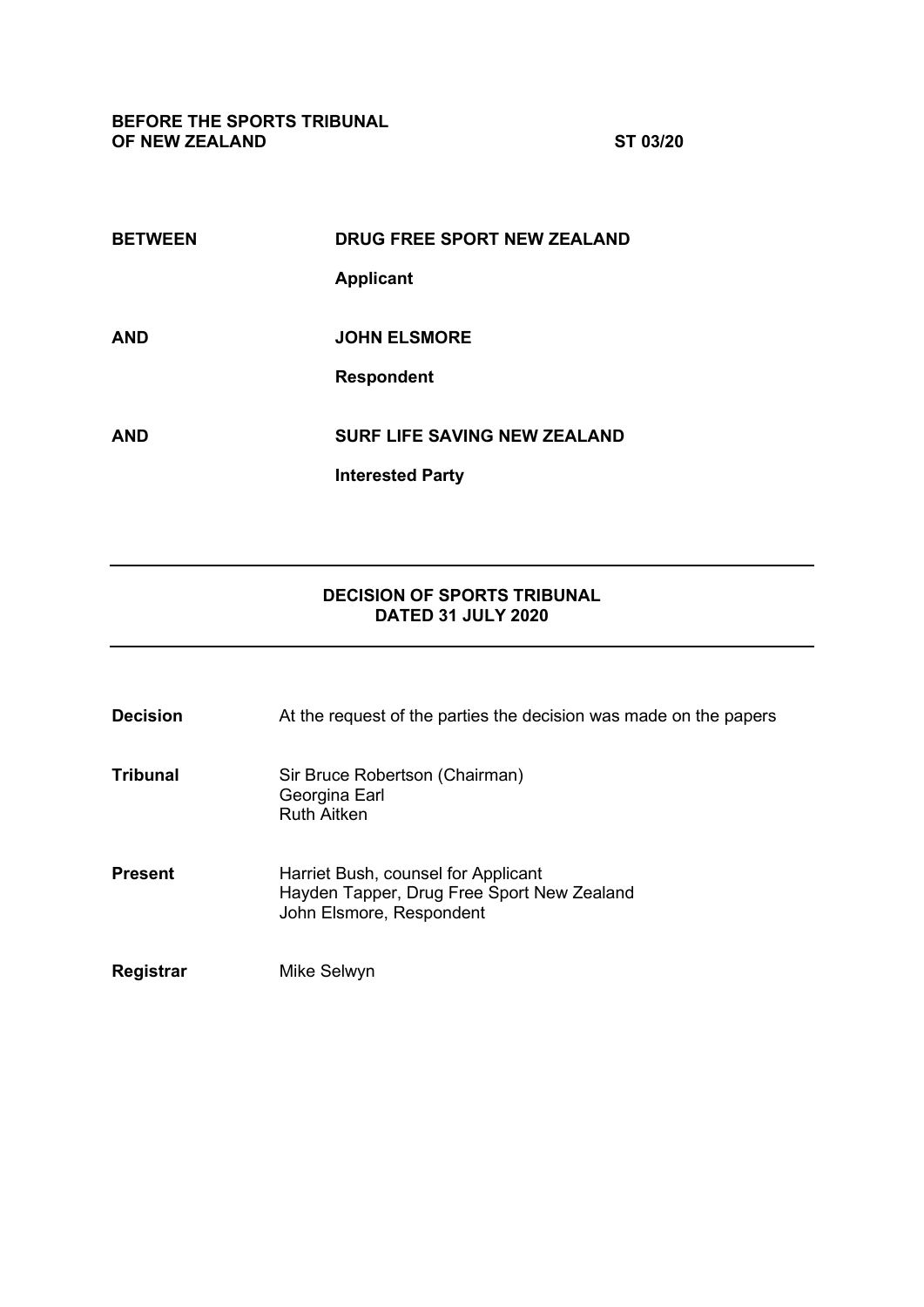- 1. John Elsmore is a member of Surf Life Saving New Zealand, and his sport has adopted the 2020 Sports Anti-Doping Rules (SADR) promulgated by Drug Free Sport New Zealand (DFSNZ) as its anti-doping policy.
- 2. Mr Elsmore returned a positive result for 11-nor-delta-9-tetrahydrocannabinol-9 carboxylic acid (a metabolite of THC) (a specified substance prohibited in competition) from a test conducted on 14 March 2020.

## **Proceedings**

- 3. On 5 June 2020, DFSNZ filed an Application for the Provisional Suspension of Mr Elsmore. On 12 June 2020, a telephone conference was convened by the Tribunal Chairman and Mr Elsmore advised that he did not oppose the application. A provisional suspension was imposed that day.
- 4. On 18 June 2020, substantive proceedings were filed and served. Mr Elsmore indicated he wished to be heard only on sanction.
- 5. On 28 July 2020, the parties filed a joint memorandum on sanction that suggested a period of ineligibility of nine months be imposed, backdated to the date of the test for Mr Elsmore's timely admission. A copy of that memorandum is annexed.
- 6. The Tribunal having considered all the available material is satisfied that it is able to accept the proposal and make orders accordingly. The prohibited substance was taken at a social event and Mr Elsmore had been able to establish no significant fault or negligence. The prohibited substance was also not taken to enhance his sporting performance.

### **Order**

7. Mr Elsmore's suspension will be for a period of nine months backdated to commence from 14 March 2020. This means that Mr Elsmore is ineligible to participate in competitive sport until 14 December 2020.

Dated: 31 July 2020

...................................... **Sir Bruce Robertson Chairman**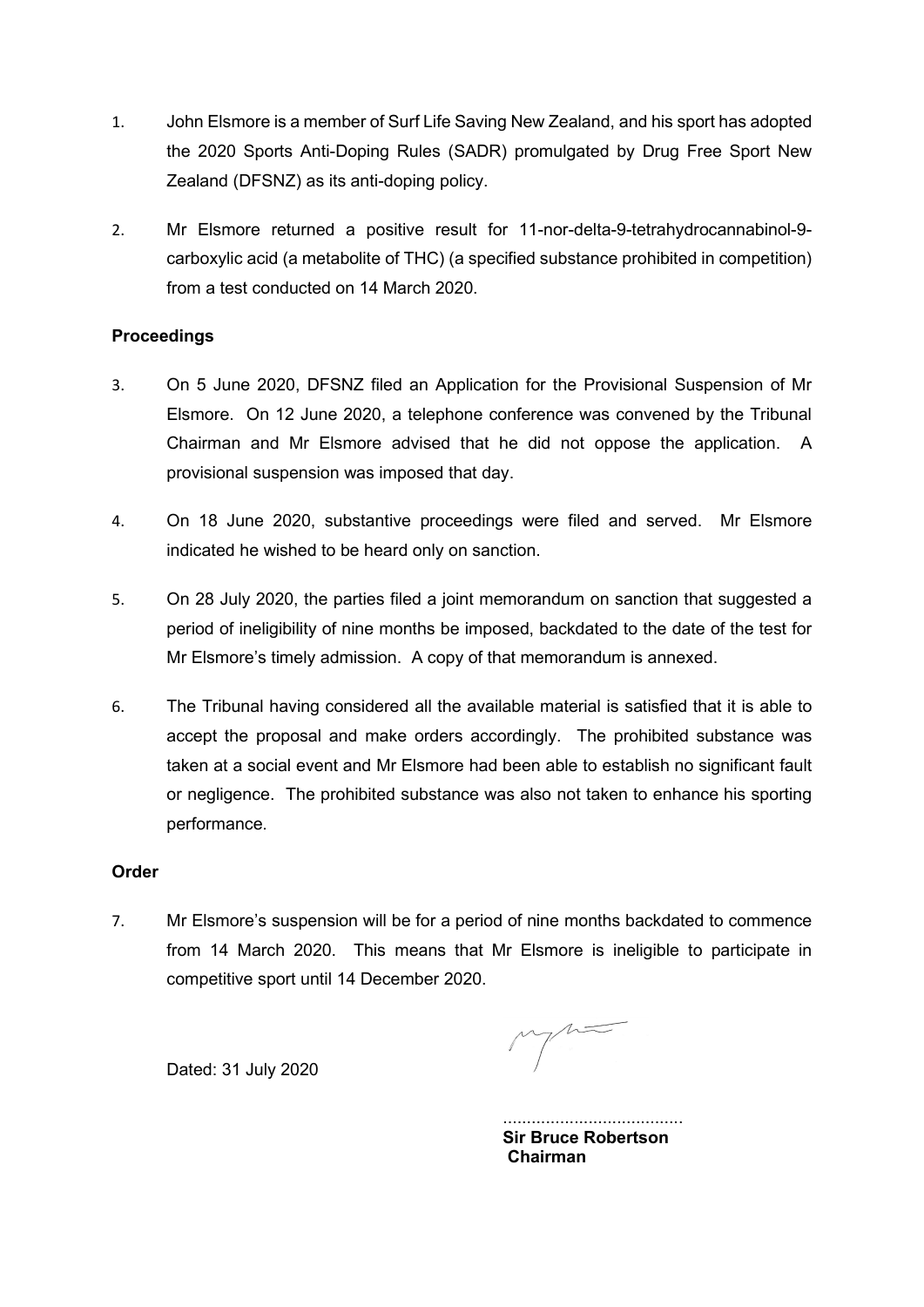Sports Tribunal of New Zealand

**ST 03/20** 

between

## **DRUG FREE SPORT NEW ZEALAND** Applicant

and

## **JOHN ELSMORE** Respondent

## JOINT MEMORANDUM ON SANCTION 28 July 2020

# LeeSalmonLong

**Barristers and Solicitors** LEVEL 16 VERO CENTRE 48 SHORTLAND STREET PO BOX 2026 SHORTLAND STREET AUCKLAND NEW ZEALAND TELEPHONE 64 9 912 7100 EMAIL: harriet.bush@Isl.co.nz SOLICITOR ACTING: HARRIET BUSH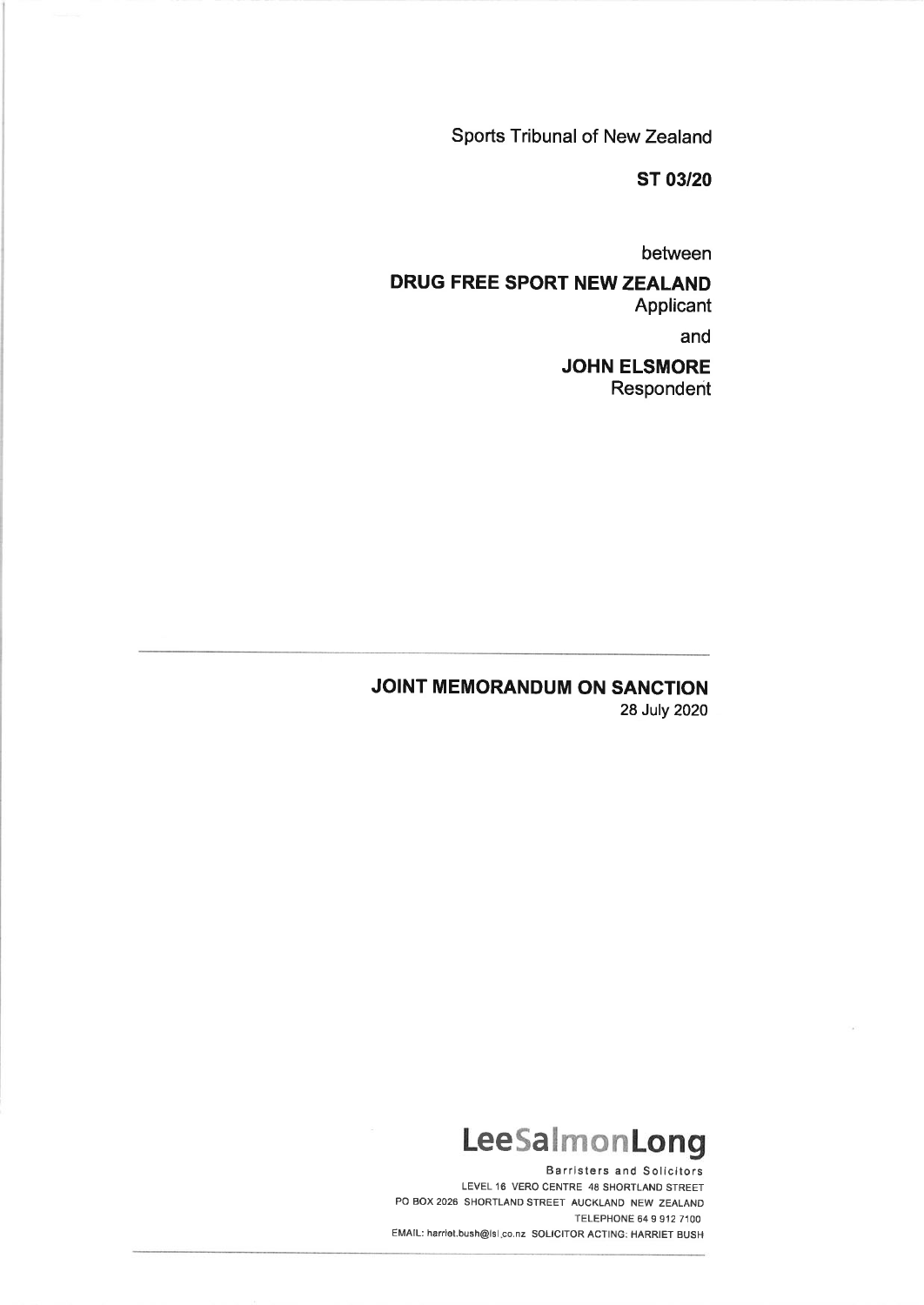#### JOINT MEMORANDUM ON SANCTION

#### **MAY IT PLEASE THE COURT**

- $1.$ On 18 June 2020 Drug Free Sport New Zealand filed the current proceeding alleging that Mr Elsmore had breached breach of r 2.1 of the Sports Anti-Doping Rules 2020 (presence of a prohibited substance or its metabolites or markers in an athlete's sample). The allegations arose from an adverse analytical finding from an in-competition test taken on 14 March 2020.
- $2.$ This memorandum is filed jointly by DFSNZ and Mr Elsmore in relation to sanction. For the reasons below, the parties respectfully submit that it would be open to and appropriate for the Tribunal to impose a sanction of nine months' ineligibility, back-dated to the time of the sample collection for timely-admission.

#### **Background**

- $3.$ Mr Elsmore is a member of the Lyall Bay Surf Life Saving Club. He competed in the Short and Long Course Surf Canoe events and the Surf Life Saving Nationals 2020, held in Gisborne on 14<sup>th</sup> and 15<sup>th</sup> March 2020. Mr Elsmore and his team finished 1<sup>st</sup> in the open mens' long course event.
- $4.$ DFSNZ conducted in-competition testing at the event on 14th March 2020. Mr Elsmore was one of four athletes tested. DFSNZ received notification of Mr Elsmore's adverse analytical finding on 5 June 2020. This confirmed the presence of 11-nor-delta-9-tetrahydrocannabinol-9-carboxylic acid (a metabolite of THC). The mean concentration was 1516 ng/ml. This is a specified substance prohibited in competition under class S8 -Cannabinoids on the WADA Prohibited List.
- 5. Mr Elsmore admitted the use of substances containing THC on 9 June 2020.
- $6.$ Mr Elsmore was provisionally suspended on 12 June 2020. He filed his Form 2 admitting the violations but noting that he wished to make submissions on sanction. He noted that through an act of indiscretion at a private social event he had put himself in a position he never contemplated. He also noted that his decision was never based on performance enhancement but was simply social use.
- $7.$ Mr Elsmore subsequently provided a statement in which he stated that he uses cannabis frequently to help with stress. He used cannabis approximately five to seven days before nationals but did not use it in the days leading up to the Surf Life Saving competition, as he was trying to give his lungs a break. He also stated that he did not use cannabis for performance enhancing reasons and did not know that THC was banned in surf-life saving.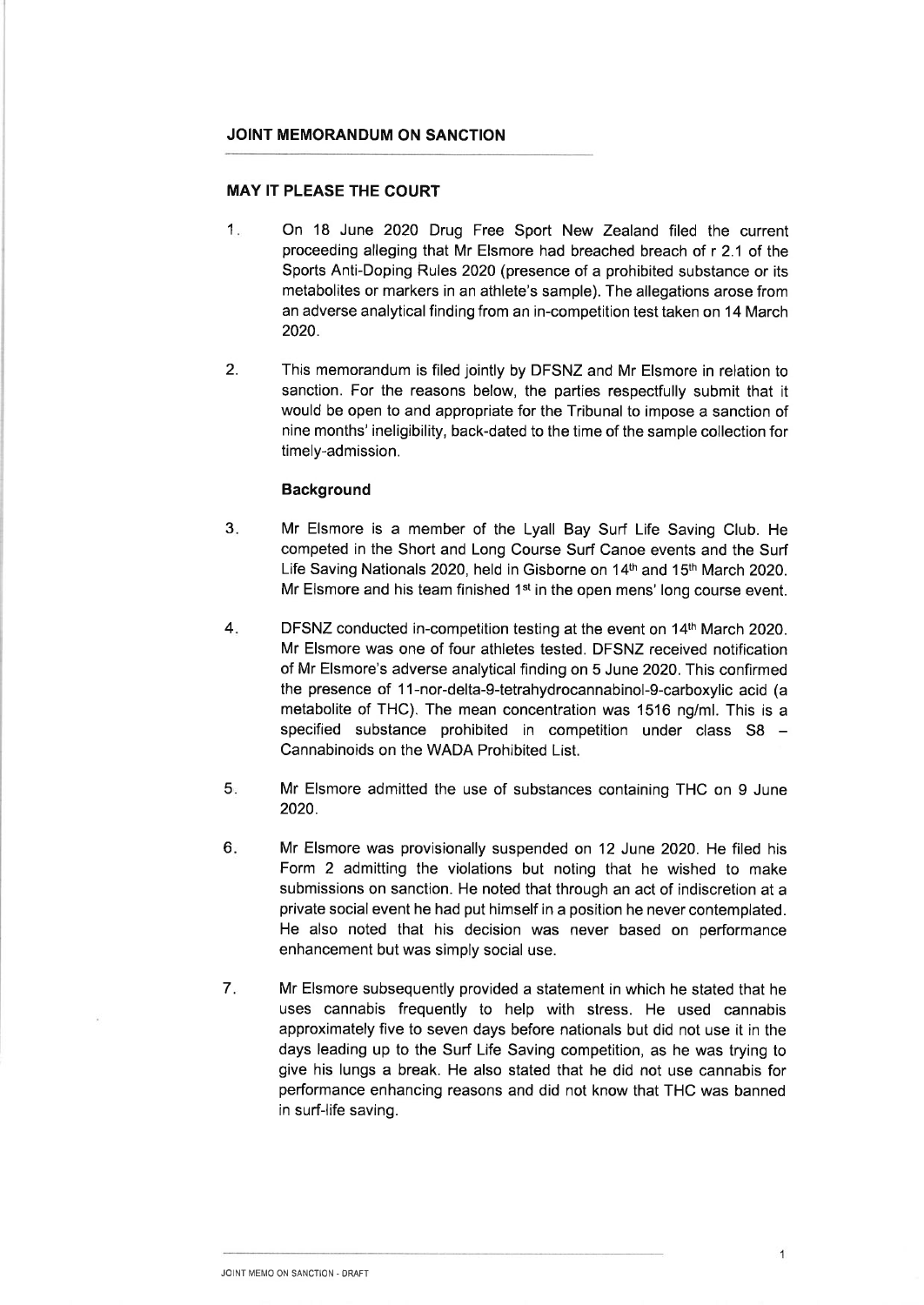#### **Applicable sanction**

- Under r 10.2.1.2, the period of ineligibility for presence of a specified 8. substance is four years where DFSNZ can establish that the violation is intentional. If DFNSZ cannot establish intention, the period of ineligibility is two years.
- 9. DFSNZ does not seek to establish intention in this case.
- $10.$ Rule 10.5.1 allows the Tribunal to reduce the period of ineligibility where the athlete can establish no significant fault or negligence. Where no significant fault is established, the period of ineligibility can be from a reprimand to a maximum of two years ineligibility, depending upon the degree of fault. Where the ADRV involves a cannabinoid, an athlete may establish no significant fault or negligence by clearly demonstrating that the context of the use was unrelated to sports performance.<sup>1</sup>
- $11.$ In previous cases the Tribunal has accepted evidence of recreational cannabis use in a social setting was sufficient to meet the criteria for no significant fault.<sup>2</sup> However, it has recognised there must be a meaningful response to a positive test to ensure the integrity of the regime and signal that cannabis use is unacceptable in sport.<sup>3</sup> The level of THC recorded and circumstances of use are relevant to the appropriate length of sanction.<sup>4</sup>
- $12.$ The parties submit that it would be open to the Tribunal to find no significant fault based on Mr Elmore's evidence.
- $13.$ The level of THC recorded in this case (1516 ng/ml) is significantly higher than DFSNZ v Henry, where the Tribunal imposed a period of ineligibility of seven months for a level of 547 ng/ml.
- 14. Accordingly, the parties respectfully submit that the appropriate period of ineligibility is nine months.

#### **Backdating**

 $15.$ Mr Elsmore admitted the violations on 9 June 2020, four days after being informed of the adverse analytical finding. The parties respectfully submit that this amounts to a timely admission under r 10.11.2, and the period of ineligibility should be backdated to the date of sample collection.

#### **Disposal**

<sup>&</sup>lt;sup>1</sup> Sports Anti-Doping Rules 2020, comment to the definition of no significant fault. <sup>2</sup> Drug Free Sport New Zealand v Mikara ST 16/16; Drug Free Sport New Zealand

v Ngatoko ST 17/16; Drug Free Sport New Zealand v Henry ST17/18.

<sup>&</sup>lt;sup>3</sup> DFRNZ v Ngatoko at [16].

<sup>&</sup>lt;sup>4</sup> See DFSNZ v Henry, at [21].